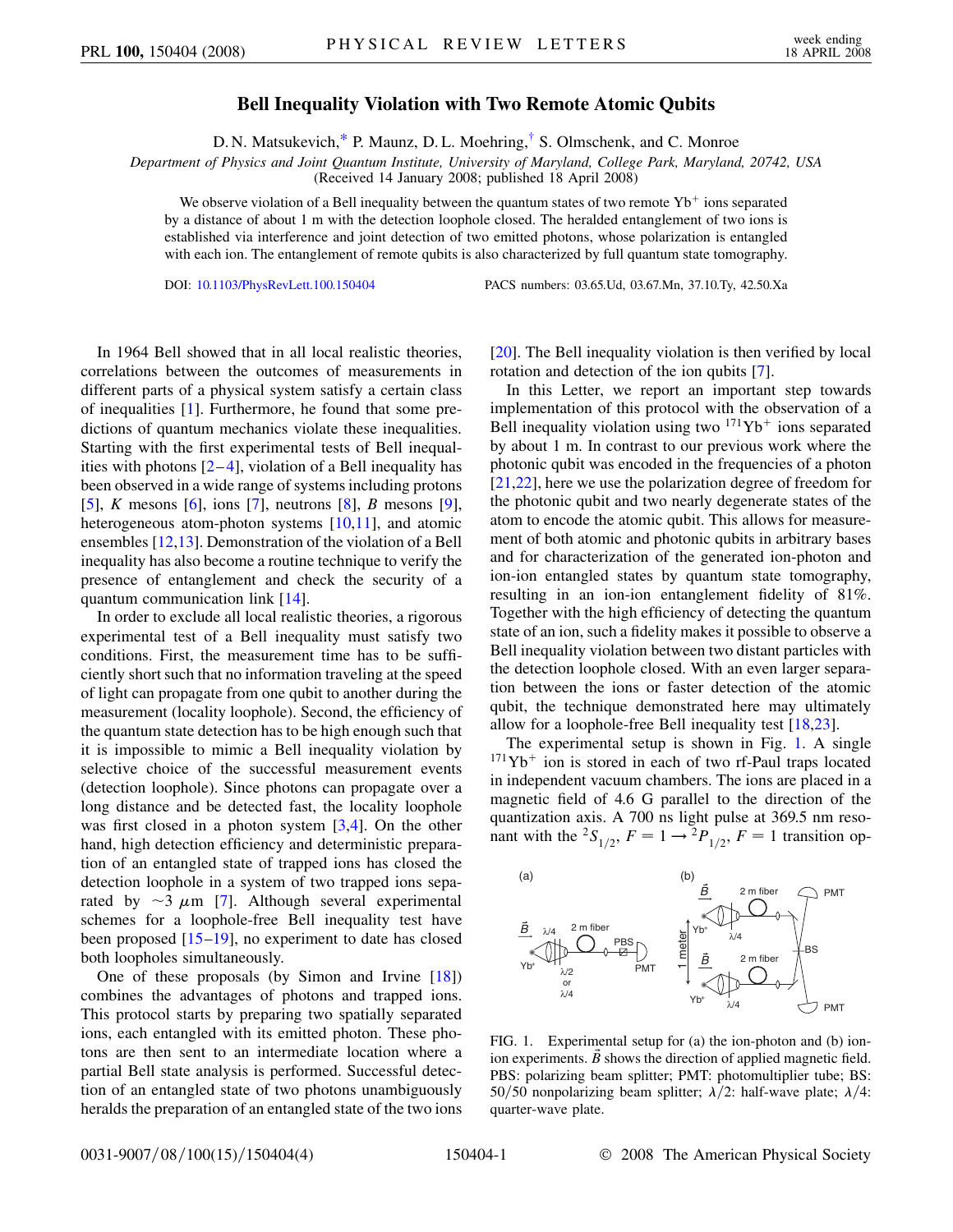tically pumps the ions in both traps to the <sup>2</sup>*S*<sub>1/2</sub>, *F* = 0,  $m_F = 0$  (<sup>2</sup>S<sub>1/2</sub> | 0, 0) state. The <sup>2</sup>P<sub>1/2</sub> state has a probability of  $\approx 0.005$  to decay to the metastable  ${}^{2}D_{3/2}$  state. To prevent population trapping in this state, the ion is illuminated with 935.2 nm light resonant with the  ${}^{2}D_{3/2} \rightarrow {}^{3}D[3/2]_{1/2}$  transition [[24](#page-3-23)]. After optical pumping, a  $\simeq$  2 ps light pulse from a frequency doubled, mode-locked, Ti-sapphire laser, polarized linearly along the direction of the magnetic field, transfers the population to the excited  ${}^{2}P_{1/2}$ 1, 0) state with near unit efficiency. Since the duration of the excitation pulse is much shorter than the excited state lifetime ( $\simeq$  8 ns), at most one 369.5 nm photon can be emitted by the ion [\[25\]](#page-3-24). The duration of each optical pumping and excitation cycle is  $1.4 \mu s$ . After 107 cycles, the ions are Doppler cooled for 40  $\mu$ s. The average overall excitation rate is 0.52 MHz.

When viewed along the quantization axis, the <sup>2</sup> $P_{1/2}$ [1, 0) state either decays to the <sup>2</sup>S<sub>1/2</sub>|1, 1) state emitting a left circular ( $\sigma^{-}$ ) polarized photon or to the <sup>2</sup>*S*<sub>1/2</sub></sub> $|1, -1\rangle$  state emitting a right circular ( $\sigma^+$ ) polarized photon. According to the dipole radiation pattern,  $\pi$  polarized photons emitted due to decay to the <sup>2</sup>S<sub>1/2</sub> $\vert$ 0*;* 0 $\rangle$  state cannot propagate along the quantization axis direction. Therefore, when the photon is emitted along the quantization axis, the state of each ion is entangled with the polarization state of its emitted photon:

$$
\Psi = \frac{1}{\sqrt{2}}(|1,1\rangle|\sigma^{-}\rangle - |1,-1\rangle|\sigma^{+}\rangle). \tag{1}
$$

For each ion, the emitted photons are collected by an imaging lens (numerical aperture 0.23). For convenience of polarization adjustment, photons are sent through a  $\lambda/4$ wave plate to convert  $\sigma^+$  or  $\sigma^-$  circular polarization to linear horizontal (*H*) or vertical (*V*) polarization, respectively. The state of each ion-photon system given the photon passes the quarter-wave plate can be written as

$$
\Psi = \frac{1}{\sqrt{2}}(|1,1\rangle|V\rangle - i|1,-1\rangle|H\rangle). \tag{2}
$$

The photons from each ion are coupled to a single mode fiber to facilitate mode-matching on a nonpolarizing  $50/50$ beam splitter. Photons at the output ports of the beam splitter are detected with photomultiplier tubes (PMTs) [see Fig. [1\(b\)](#page-0-1)]. The contrast of interference between two modes is 97%, the quantum efficiency of each PMT is about 15%, and the count rate due to the dark counts and background light leakage is about 3 Hz. The arrival times of the photoelectric pulses from the PMTs are recorded by a time to digital converter. Coincidence detection of two photons interrupts an experimental time sequence and triggers a sequence of microwave pulses to perform rotation of the ion qubits, followed by state detection of the ions using standard fluorescence techniques [\[24\]](#page-3-23).

Given perfect mode-matching of the input single photon wave packets on the beam splitter, detection of a photon at each output port of the beam splitter corresponds to a successful measurement of photons in the state [[26](#page-3-25)]

$$
\Psi_{\text{ph}} = \frac{1}{\sqrt{2}} (|H\rangle |V\rangle - |V\rangle |H\rangle). \tag{3}
$$

<span id="page-1-0"></span>This projects ions *a* and *b* onto the entangled state [\[18,](#page-3-18)[22\]](#page-3-21)

$$
\Psi_{\text{ion}} = \frac{1}{\sqrt{2}} (|1, 1\rangle_a |1, -1\rangle_b - |1, -1\rangle_a |1, 1\rangle_b). \tag{4}
$$

Because of the Zeeman splitting of the ground states of the ion, the emitted  $\sigma^+$  and  $\sigma^-$  polarized photons have a frequency difference of about 13 MHz. Nevertheless, it is still possible to get the entangled state of Eq. ([4\)](#page-1-0) if the photons with the same polarization also have the same frequency.

Quantum state tomography of the atomic qubits requires the ability to detect the state of each ion in an arbitrary basis. For this we first apply a  $\sim$  10  $\mu$ s resonant microwave  $\pi$  pulse to transfer the population from <sup>2</sup>*S*<sub>1/2</sub></sub> $|1, -1\rangle$  to the  ${}^{2}S_{1/2}$ [0, 0) state. Next, a second microwave pulse resonant with the <sup>2</sup>S<sub>1/2</sub>|0, 0)  $\leftrightarrow$  <sup>2</sup>S<sub>1/2</sub>|1, 1) transition, with a controlled duration and phase relative to the first pulse, is applied to perform a qubit rotation (see Fig. [2\)](#page-1-1). As a result, the state of the ion is transformed as follows:

$$
\cos(\theta_i/2)|1,1\rangle + \sin(\theta_i/2)e^{i\phi}|1,-1\rangle \rightarrow |1,1\rangle,
$$
  
 
$$
-\sin(\theta_i/2)e^{-i\phi}|1,1\rangle + \cos(\theta_i/2)|1,-1\rangle \rightarrow |0,0\rangle.
$$
 (5)

Here  $\theta_i$  is proportional to the duration of the second microwave pulse, and  $\phi$  is the relative phase between the first and second pulses [\[10,](#page-3-10)[21,](#page-3-20)[27\]](#page-3-26).

The fluctuations of the magnetic field at the position of the ion can change the phase that each ion acquires before state detection. To keep the magnitude of the magnetic

<span id="page-1-1"></span>

FIG. 2. The ion-photon entanglement scheme and sequence of microwave pulses for ion qubit manipulations.  $\sigma^+$  and  $\sigma^-$  are right and left circular polarization of a photon,  $\theta$  is proportional to the duration of the second microwave pulse, and  $\phi$  is a relative phase between the first and second microwave pulses.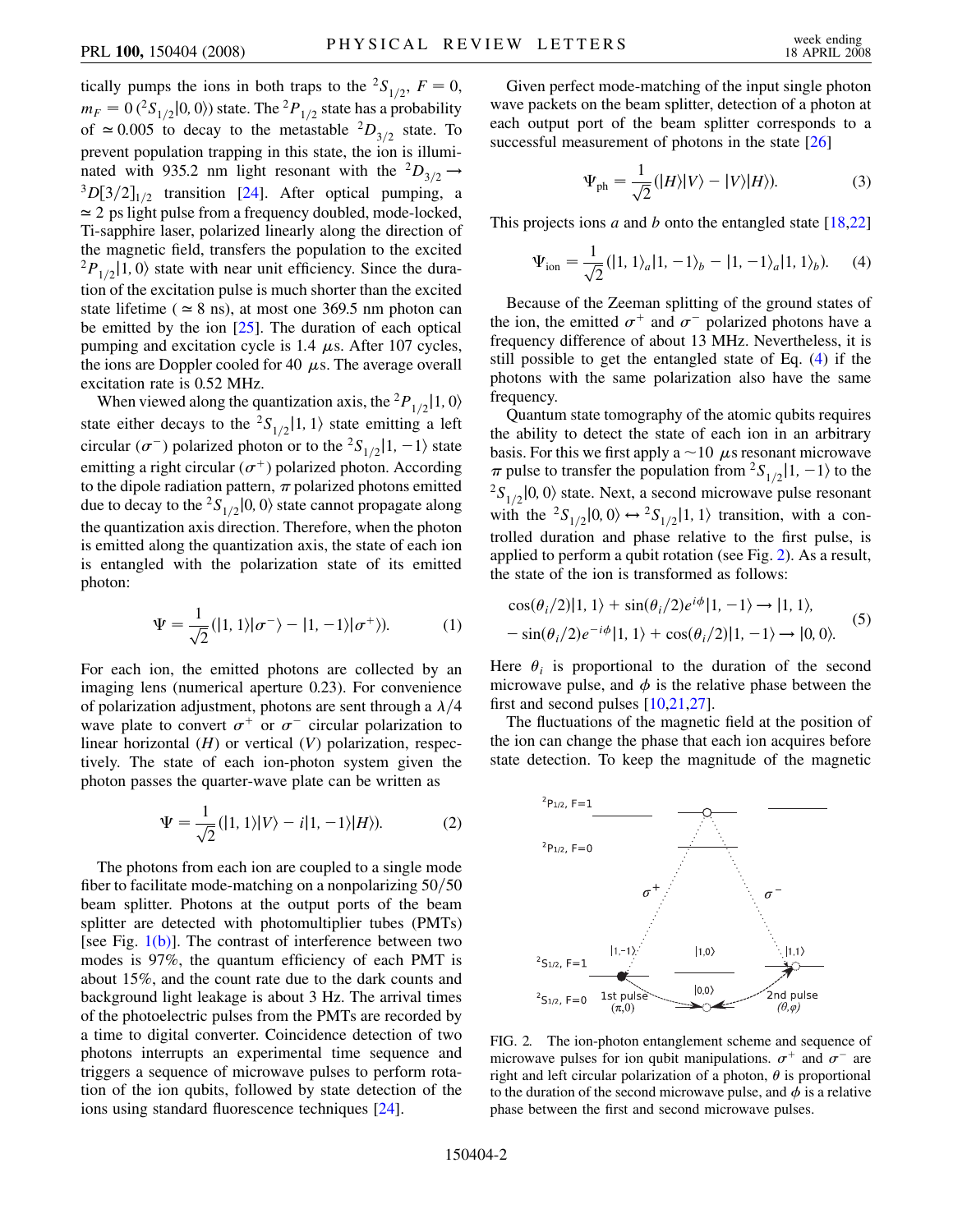field constant, the experimental sequence is interrupted about 20 times a second to perform a Ramsey experiment. The ions in each trap are first optically pumped to the  $|0, 0\rangle$ ground state. Two microwave  $\pi/2$  pulses resonant with the  $|0, 0\rangle \leftrightarrow |1, -1\rangle$  transition separated by 200  $\mu$ s are applied and then the state of each ion is detected. The probability of finding the ion in the  $|1, -1\rangle$  state is continuously monitored and the current in the bias coil is adjusted to keep the magnetic field magnitude constant. We estimate that fluctuations of the magnetic field do not exceed 1 mG over the several days of experiment.

Following microwave rotations, the state of the  $Yb^+$  ion is detected. The 369.5 nm light resonant with the  ${}^{2}S_{1/2}$ ,  $F = 1 \rightarrow {}^{2}P_{1/2}$ ,  $F = 0$  transition impinges on the ion and the fluorescence is detected with a PMT for 0.8 ms. Ideally, if an ion is in the  $F = 1$  state, it scatters this light. On the other hand, if the ion is in the  $F = 0$  state, it remains dark, allowing the quantum state of the atomic qubit to be distinguished with an efficiency of about 98% [\[24\]](#page-3-23). It is important to note that unlike single photon detection, every attempt to detect the state of an ion gives a result. The efficiency quoted here is the probability that this result is correct.

To verify that the emitted photon is indeed entangled with the ion, we temporarily add an additional half-wave or quarter-wave plate and a polarizer [see Fig.  $1(a)$ ]. In this case the ion manipulation and detection sequence is triggered on the detection of a single photon.

Quantum state tomography is performed for full characterization of the state of the ion-photon system [\[23](#page-3-22)[,28\]](#page-3-27). We chose to measure both the ion and the photon states in the  $\{\sigma_i \sigma_k; j, k = x, y, z\}$  bases, where  $\sigma_x$ ,  $\sigma_y$ ,  $\sigma_z$  correspond to the  $(\theta, \phi)$  values of  $(\pi/2, 0)$ ,  $(\pi/2, \pi/2)$ , and  $(0, \phi)$ 0), respectively. Each measurement is integrated for 100 s with an average rate of about 25 ion-photon entanglement events per second. The state tomography algorithm follows the maximum likelihood estimation technique described in [\[29\]](#page-3-28), with the result shown in Fig. [3.](#page-2-0) From the reconstructed density matrix, we calculate the entanglement fidelity  $F_{ip} = 0.925 \pm 0.003$ , concurrence  $C_{ip} = 0.861 \pm 0.003$ 0.006, and entanglement of formation  $E_{Fip} = 0.805 \pm 0.006$ 0*:*008. We also have measured a Bell inequality parameter *S* for our ion-photon system [\[10\]](#page-3-10). The result of the mea-

<span id="page-2-0"></span>

FIG. 3 (color online). Real (left) and imaginary (right) parts of the reconstructed density matrix for the system of a single photon and an ion. Results are based on 42 495 events.

surement  $(S = 2.54 \pm 0.02 > 2)$  clearly violates the Clauser-Horne-Simony-Holt (CHSH) version of the Bell inequality [[30\]](#page-3-29), described below.

This high measured entanglement fidelity between a single ion and a single photon allows us to establish entanglement between two remote ions in violation of a Bell inequality. With two ions simultaneously excited, the photoelectric pulses from the PMTs on both output ports of a beam splitter arriving within a  $\pm 25$  ns coincidence window indicate a successful entanglement event. Following the second photoelectric pulse from the PMTs, the states of both ions are rotated and detected as described above.

To verify the Bell inequality violation, we keep the phase  $\phi$  for both ions at 0 and vary  $\theta$ . Following CHSH [\[30\]](#page-3-29), we calculate the correlation function  $E(\theta_a, \theta_b)$  given by

$$
E(\theta_a, \theta_b) = p(\theta_a, \theta_b) + p(\theta_a^{\perp}, \theta_b^{\perp}) - p(\theta_a^{\perp}, \theta_b)
$$

$$
- p(\theta_a, \theta_b^{\perp}), \qquad (6)
$$

where  $p(\theta_a, \theta_b)$  is the probability to find ion *a* in the state  $\cos(\theta_a/2)$ |1, 1) +  $\sin(\theta_a/2)$ |1, -1) and ion *b* in the state  $\cos(\theta_b/2) |1, 1\rangle + \sin(\theta_b/2) |1, -1\rangle$  and  $\theta_{a,b}^{\perp} = \theta_{a,b} + \pi$ .

The CHSH version of a Bell inequality states that for all local realistic theories

$$
S = |E(\theta_a, \theta_b) + E(\theta'_a, \theta_b)| + |E(\theta_a, \theta'_b) - E(\theta'_a, \theta'_b)| \le 2.
$$
\n(7)

The result of the Bell inequality measurement is given in Table [I](#page-2-1), based on 2276 coincidence events. On average, we observed 1 entanglement event per 39 s. The result *S*  $2.22 \pm 0.07$  represents a Bell inequality violation by more than 3 standard deviations. Since every heralded entanglement event is followed by the measurement of the qubit states, the Bell inequality violation is observed with the detection loophole closed.

We also performed state tomography for the entangled state of the two ions. As in the ion-photon case, ion measurements were performed in the  $\{\sigma_j \sigma_k; j, k =$  $x, y, z$  bases, with the result shown in Fig. [4.](#page-3-30) From this density matrix we estimate the entanglement fidelity  $F_{ii}$  =  $0.813 \pm 0.015$ , concurrence  $C_{ii} = 0.64 \pm 0.03$ , and entanglement of formation  $E_{Fii} = 0.52 \pm 0.04$ .

<span id="page-2-1"></span>TABLE I. Measured correlation function  $E(\theta_a, \theta_b)$  and CHSH parameter *S* for the ion-ion state. Errors are based on the statistics of the photon counting events.

| $\theta_a$ | $\theta_h$ | $E(\theta_a, \theta_b)$ |
|------------|------------|-------------------------|
| $\pi/2$    | $\pi/4$    | $-0.518 \pm 0.036$      |
| $\pi/2$    | $3\pi/4$   | $-0.546 \pm 0.034$      |
| $\Omega$   | $\pi/4$    | $-0.581 \pm 0.034$      |
| $\Omega$   | $3\pi/4$   | $0.573 \pm 0.035$       |
|            |            | $S = 2.22 \pm 0.07$     |